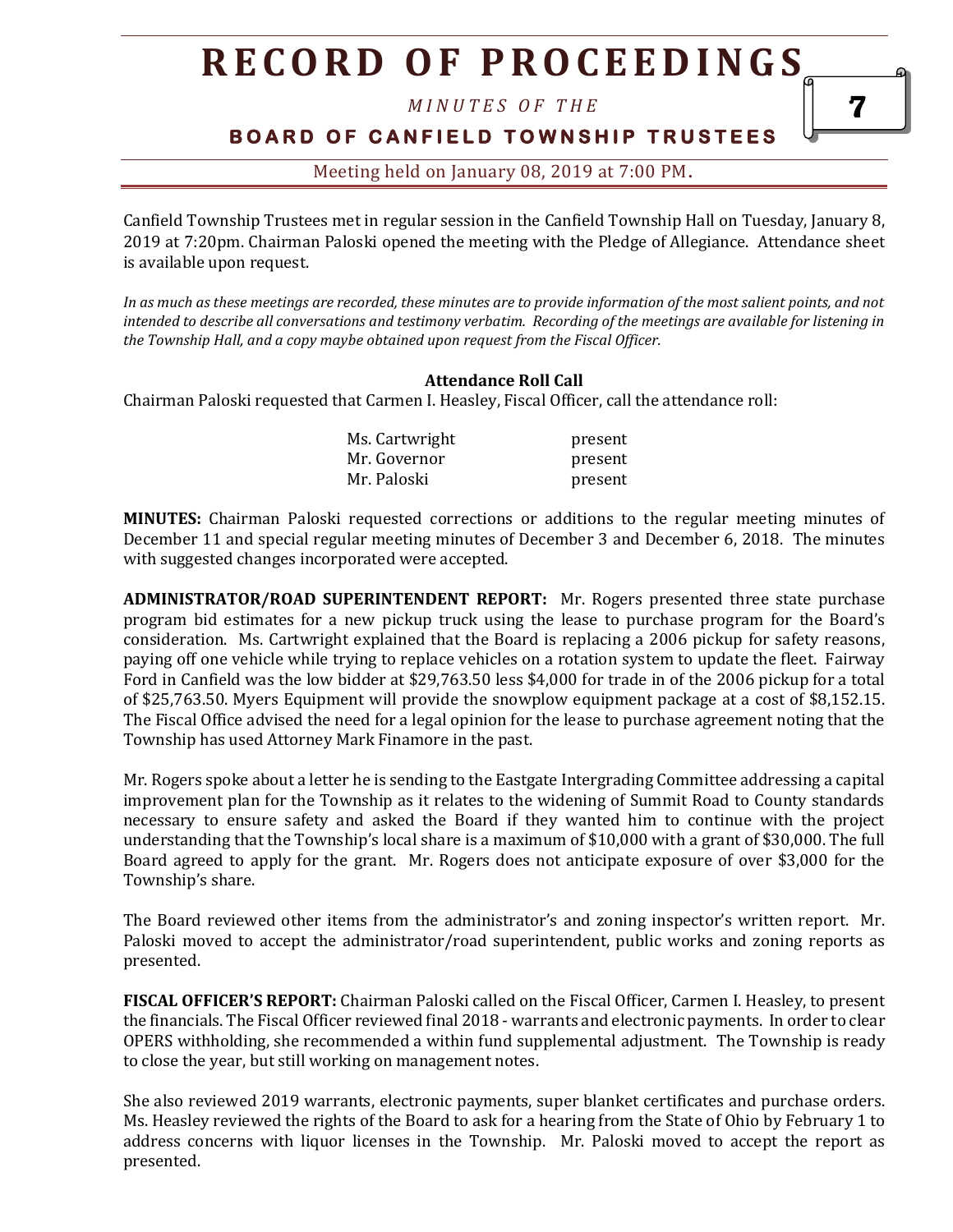*M I N U T E S O F T H E* 

8

**BOARD OF CANFIELD TOWNSHIP TRUSTEES** 

Meeting held on January 08, 2019 at 7:00 PM**.**

#### **OLD BUSINESS RESOLUTION 2019-01-08-22 F250 Super Duty Truck Purchase**

Ms. Cartwright move to proceed with the purchase of a red F-250 Super Duty truck from Fairway Ford at a cost of \$25,763.50, which includes \$4,000 for the Township's current 2006 pick-up truck and plow. This purchase will be incumbent upon the Township procuring lease to purchase financing. Mr. Governor seconded the Motion. Discussion: Ms. Cartwright would like to set a goal to sign the Lease to Purchase agreement at the next meeting. Roll Call: Mr. Paloski, yes; Mr. Governor, yes. Motion carried 3 to 0.

#### **RESOLUTION 2019-01-08-23 Plow and Equipment**

Ms. Cartwright move to proceed with the purchase of an LP-8 Lot Pro Commercial Gradesnow Plow Assembly 8.5' Steel Moldboard, EZ-Plus Mounting System, Night Saber 3 Plow Lights, Amber Color Light Bar LED and all necessary accompanying equipment for a cost of \$8,152.15 from Myers Equipment. This purchase will be incumbent upon the Township procuring financing. Mr. Paloski seconded the Motion. Discussion: Myers will install this equipment on the new F-250 Super Duty truck. Roll Call: Mr. Paloski, yes; Ms. Cartwright, yes; Mr. Governor, yes. Motion carried 3 to 0.

#### **NEW BUSINESS RESOLUTION 2019-01-08-24**

#### **Appointment of a Township Resident to Cardinal Joint Fire District Board**

Mr. Governor moved to appoint township resident Nikunj Patel as the resident representative to the Cardinal Joint Fire District Board of Trustees for a one-year term. Mr. Paloski seconded the Motion. Discussion: A lengthy discussion took place prior to the Motion regarding the qualifications of the two applicants seeking the appointment. Ms. Cartwright noted that she has nothing against either applicant, but will support Mrs. Potter especially due to her previous service to the Fire Board. Roll Call: Mr. Paloski, yes; Ms. Cartwright, no; Mr. Governor, yes. Motion carried 2 to 1.

#### **RESOLUTION 2019-01-08-25 Reappointment to Zoning Commission**

Mr. Governor moved to reappoint Ken Zuzik to the Zoning Commission Board for a five-year term beginning January 8, 2019 and ending December 31, 2024. Ms. Cartwright seconded the Motion. Roll Call: Mr. Paloski, yes; Ms. Cartwright, yes; Mr. Governor, yes. Motion carried 3 to 0.

#### **RESOLUTION 2019-01-08-26 Declare Equipment**

Mr. Governor moved to declare one Cyber Power model #CP1350AVRLCD server battery backup as salvage. Mr. Paloski seconded the Motion. Roll Call: Mr. Paloski, yes; Ms. Cartwright, yes; Mr. Governor, yes. Motion carried 3 to 0.

#### **RESOLUTION 2019-01-08-27 2018 Final Warrants & Electronic Payments**

Mr. Paloski moved to approve Warrants #12963 thru #13009, electronic payments 535-2018 thru 552- 2018 as general & payroll obligations of the Township for a total amount of \$58,181.70. Mr. Governor seconded the Motion. Roll Call: Mr. Paloski, yes; Ms. Cartwright, yes; Mr. Governor, yes. Motion carried 3 to 0.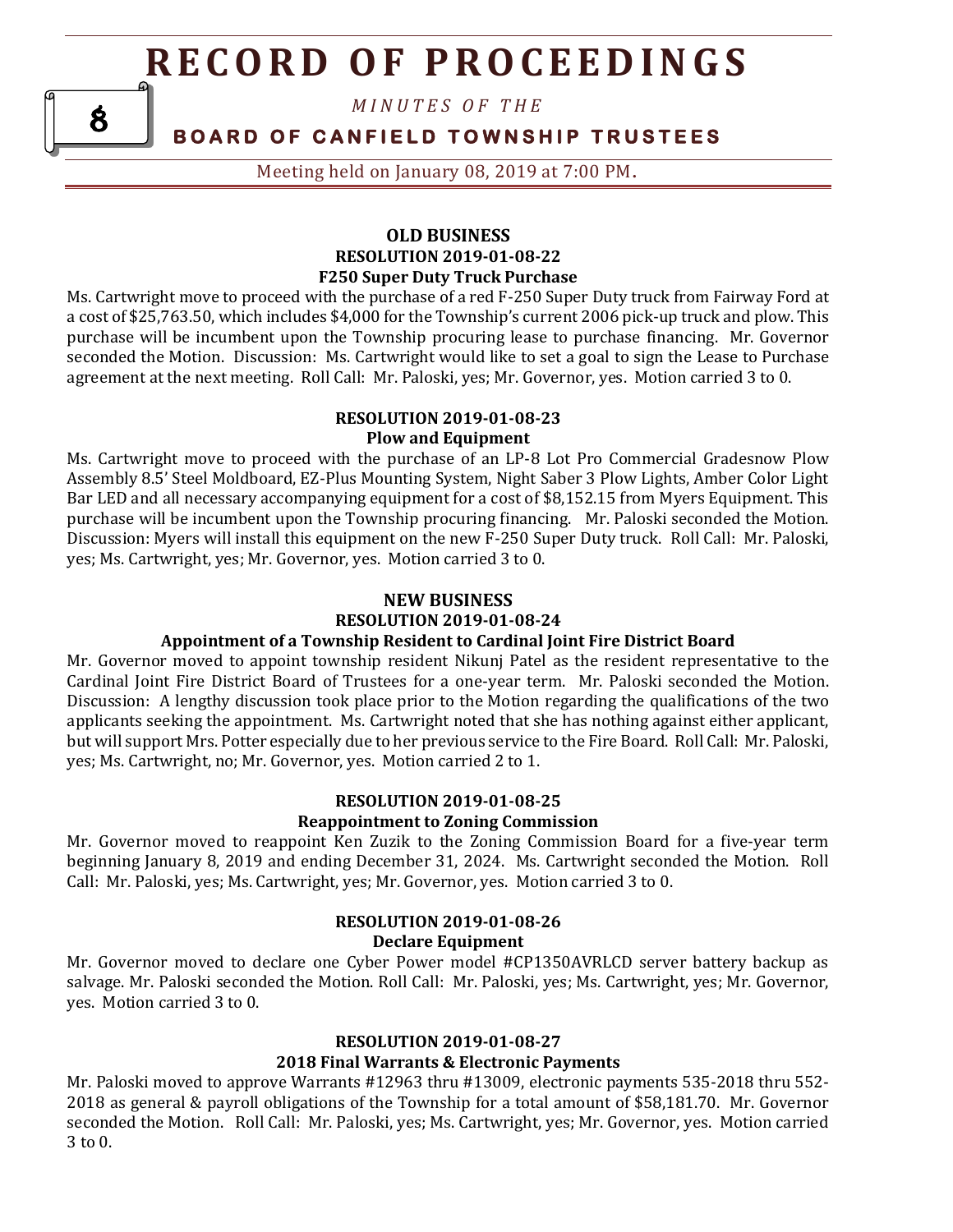*M I N U T E S O F T H E* 

#### **BOARD OF CANFIELD TOWNSHIP TRUSTEES**

Meeting held on January 08, 2019 at 7:00 PM**.**

#### **RESOLUTION 2019-01-08-28 Reallocation of Funds within the General Fund for 2018**

Mr. Governor moved to approve the moving of \$266.91 within the General Fund to line #1000-110-211- 0000 (OPERS) from line #1000-120-323-0000 (Repair and Maintenance) to cover OPERS final year-end payment that is a payroll expense. Mr. Paloski seconded the Motion. Roll Call: Mr. Paloski, yes; Ms. Cartwright, yes; Mr. Governor, yes. Motion carried 3 to 0.

#### **RESOLUTION 2019-01-08-29 Purchase Orders & Blanket Certificates**

Ms. Cartwright moved to approve blanket certificates BC 01-2019 – BC 30-2019 and purchase orders PO 01-2019 – PO 07-2019 for a total of \$642,252.66. Mr. Governor seconded the Motion. Roll Call: Mr. Paloski, yes; Ms. Cartwright, yes; Mr. Governor, yes. Motion carried 3 to 0.

#### **RESOLUTION 2019-01-08-30 2019 Warrants & Electronic Payments**

Mr. Governor moved to approve Warrants #13010 thru #13024, electronic payments 1-2019 thru 13- 2019 as general & payroll obligations of the Township for a total amount of \$18,610.85. Mr. Paloski seconded the Motion. Roll Call: Mr. Paloski, yes; Ms. Cartwright, yes; Mr. Governor, yes. Motion carried 3 to 0.

**Cemetery Lots:** The Board signed one cemetery deed--new section Lot 645 for Vance Klem and Kathryn Klem.

Mr. Governor reviewed a letter from Mahoning County Engineer certifying mileage within the Township. For the end of calendar year 2017, it was 36.603 miles and in 2018, the mileage increased to 36.703. The Board signed the document.

**Trustees Comments:** Mr. Paloski noted that Mr. Burkett, Assistant Road Foreman, came out on New Year's Eve at 11pm to deal with heating issues at Fire Station III and thanked him for going above his duties to help the Township. He also thanked Mrs. Potter for six years of service on the Fire Board.

#### **ADJOURNMENT**

\_\_\_\_\_\_\_\_\_\_\_\_\_\_\_\_\_\_\_\_\_\_\_\_\_\_\_\_\_\_\_\_\_\_\_\_\_\_\_\_\_\_ \_\_\_\_\_\_\_\_\_\_\_\_\_\_\_\_\_\_\_\_\_\_\_\_\_\_\_\_\_\_\_\_\_\_\_\_\_\_\_\_\_\_\_\_\_\_\_\_\_

\_\_\_\_\_\_\_\_\_\_\_\_\_\_\_\_\_\_\_\_\_\_\_\_\_\_\_\_\_\_\_\_\_\_\_\_\_\_\_\_\_\_ \_\_\_\_\_\_\_\_\_\_\_\_\_\_\_\_\_\_\_\_\_\_\_\_\_\_\_\_\_\_\_\_\_\_\_\_\_\_\_\_\_\_\_\_\_\_\_\_\_

With no further business before the Board, Chairman Paloski adjourned the meeting at 8:39pm.

Mr. Joseph N. Paloski, Chairman Mr. Brian W. Governor, Vice-Chairman

Ms. Marie Izzo Cartwright, Trustee Ms. Carmen I. Heasley, Fiscal Officer

9